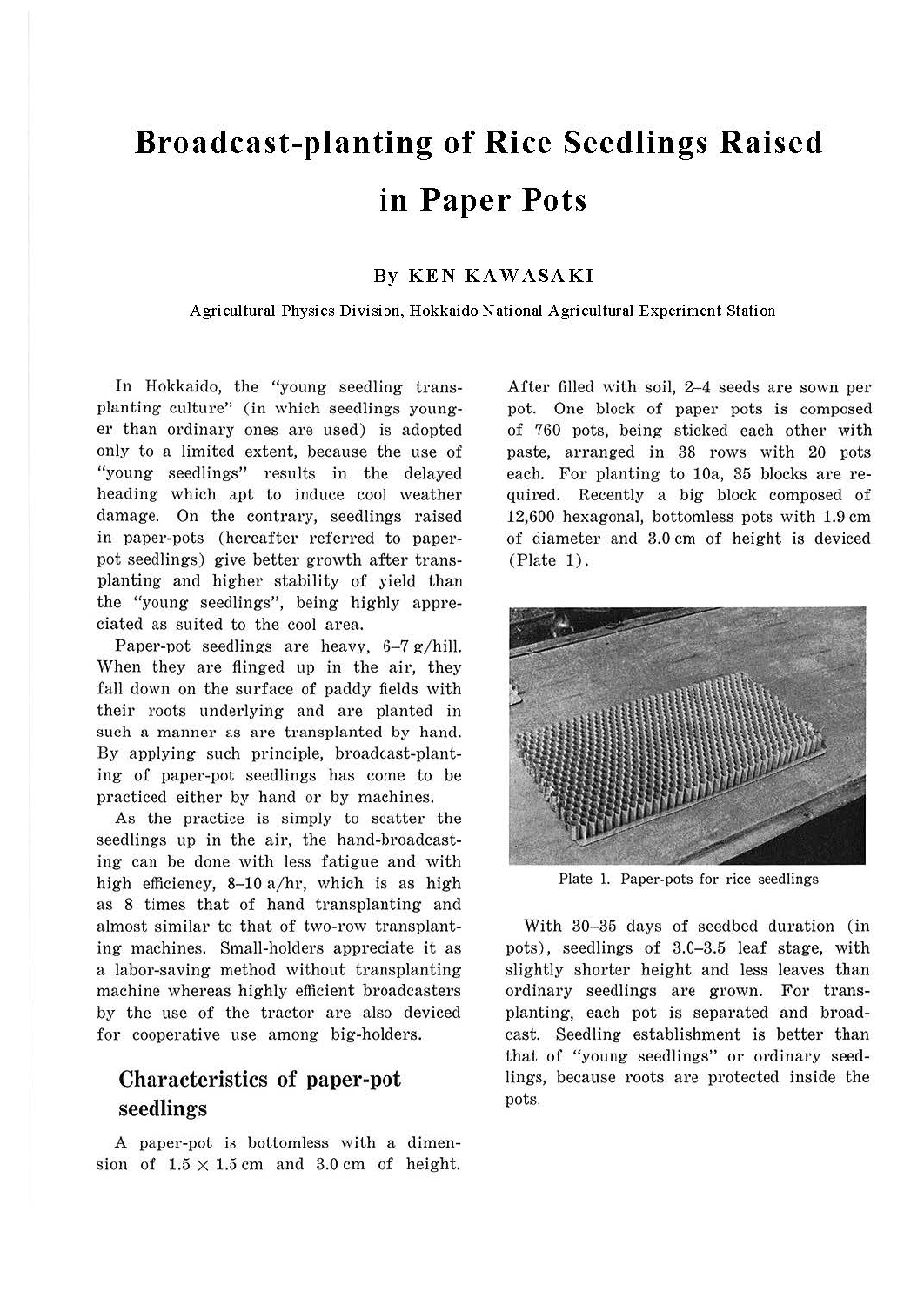## **Preparation of seedlings and broadcasting**

### 1) Soil packing and seeding

Loam or clay loam soils are used for filling the pots, because extremely heavy soils inhibit seedling growth and sandy soils cause seedlings coming out from the pots during the broadcasting. Dry soil of  $180 \text{ kg}$  is needed for 10a. Soil packing is made by the following ways :

(1) Soil packing and seeding instrument to be used by hand

It consists of vertically vibrating table and seeding device. Paper-pots placed on the table are filled with soil and then seeded. Work for 1.5 ha is done in a day with a set of 4 workers. Due to its low efficiency, it is now scarcely used, although it is of simple structure and low cost.

(2) Power soil packing and seeding machine of small scale

Soil packing and seeding are made automatically (Plate 2). With  $5-7$  workers, efficiency is about  $50 a/hr$  or about  $4.0 ha/$ day. This machine is now used to a considerable extent by joint operation of several farmers.



Plate 2. Soil-stuffing and seeding machine

(3) Power soil packing and seeding machine of large scale

This machine, having the same structure as above, is used in the large scale facilities for raising seedlings. Efficiency is about 120 a/hr, i.e., soil packing and seeding required for 9.6 ha can be done in a day.

#### 2) Installation of paper-pots

Paper-pots prepared as above are placed on the levelled fields with good drainage. In Hokkaido, they are placed inside the plastic houses for keeping warm. In this case, a sheet of paper coated with a chemical which prevents root penetration is placed between paper-pots and soil surface in order to avoid the roots being entangled each other, because an additional labor is required to separate each pot.



Plate 3. Hand broadcasting of paper-pot seedlings

After 30-35 days of seedbed management, seedlings of 3-3.5 leaf stage were raised in the paper-pots thus prepared.

# s) Separating and broadcasting of pots

(1) Separation of pots

Paper-pots must be separated each other before scattering. This can be done by grasping about 20 hills of plants and beating soil gently. Pots to be used for 15 a are separated by one worker per 1 hr.

(2) Transportation of seedlings

Separated seedlings were placed in vessels such as used vinyl bags or wooden boxes and transported to paddy fields by trucks. A large amount of seedlings can easily be transported, an advantage of paper-pot method.

(3) Broadcasting of seedlings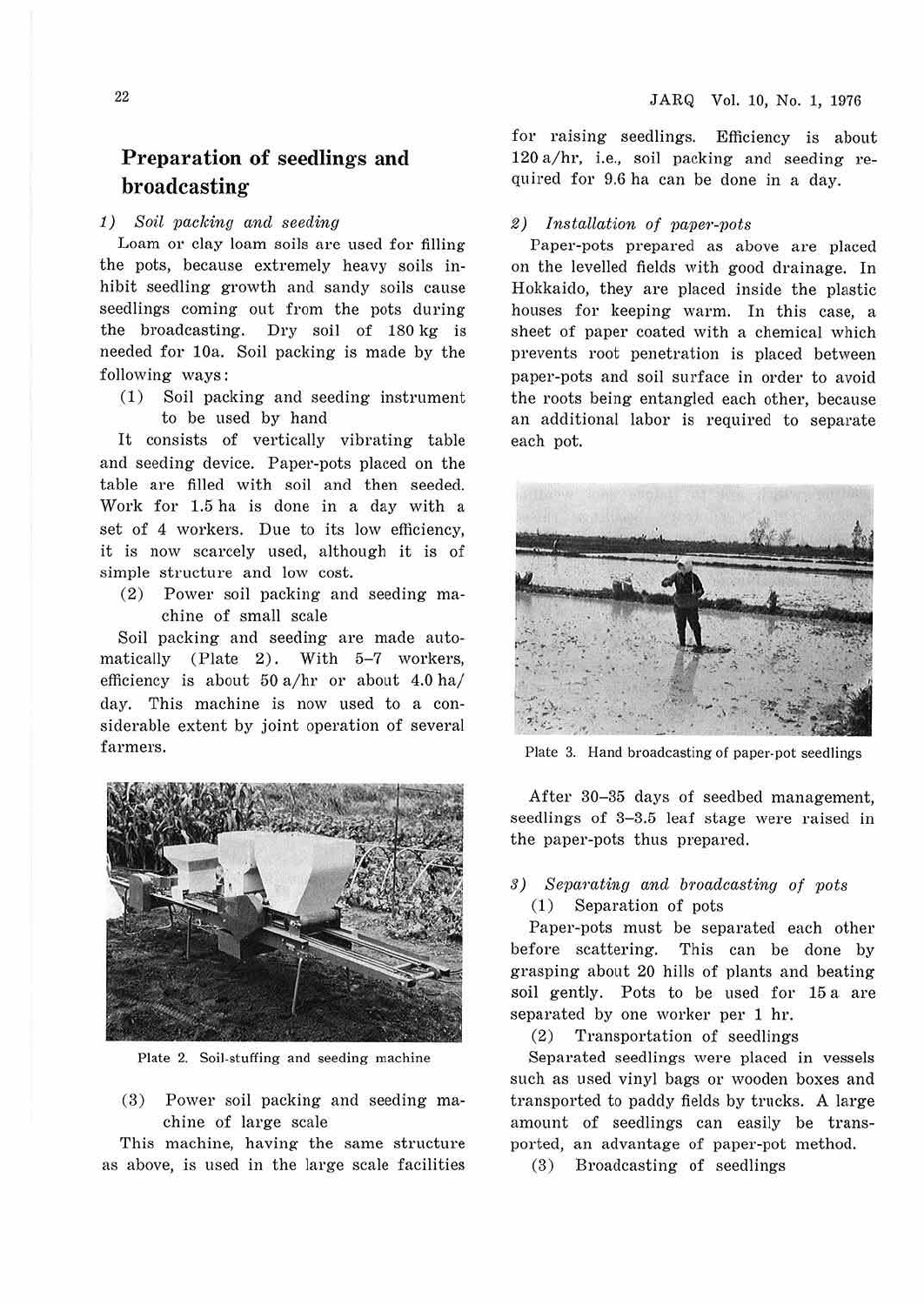Since planting is made naturally by falling seedlings themselves, hard soil surface or deep water on the field causes seedling not properly planted or shallowly planted, resulting in uneven plant spacing. Therefore, the broadcast should be done soon after the puddling operation and with surface water as shallow as possible. Planting density is usually 25-  $30$  hills/ $m^2$ . Methods of broadcasting are as follows :

- i. By hand. From a plastic bucket containing about 800 hills of seedlings, brought into paddy field by a worker, 10-15 hills are flinged up in the air at one grip. Flying height of about 2 m is adequate for reducing improper planting. Efficiency is  $8-10$  a/hr.
- ii. Riding on tractor. The above method is a tiresome work, because the worker, bringing a heavy container with him, has to work on muddy field for a long time. To solve this problem, a worker riding on a platform rear-mounted on a tractor broadcasts the seedlings. Efficiency is slightly higher than the above method by hand.

Another method is to use a trailer attached to a small walking tractor. A worker riding on the trailer broadcasts the seedlings transported to a paddy field by a trailer. Paddy field wheels are attached to the tractor and trailer.

iii. Broadcast-planting machine. At first, a method of broadcasting from the levees by means of a blower and an automatic broadcaster to be used by a tractor were deviced, but they were not used practically because the uniform distribution of seedlings and proper planting posture could not be attained although efficiency was high.

By overcoming these defects, a drill planter mounted on tractor was developed. Seedlings fall down to paddy field from a considerable height through the shoot, and are planted in rows (Plate 4) . The machine currently being used is the drill-planter with semi-automatic



Plate 4. Drill planter with semi-automatic seed]. ing feeder

seedling feeder for 12 rows (Plate 4). In addition, full-automatic feeder for 6 rows, semi-automatic feeder for 6 rows, full-automatic feeder for 12 rows and semi-automatic feeder for 18 rows were deviced. For the semi-automatic feeder, feeding of seedlings is made by hand but not for full-automatic types.

Working efficiency of semi-automatic drill planter is  $17.7 a/hr$  (4 workers required) with a 6-row type,  $29.0$  a/hr  $(6)$ workers required) with a 12-row type, and  $47.8$  a/hr (9 workers required) with a 18-row type. Working efficiency of full-automatic type is almost similar to the above, but it requires less persons due to automatic feeding. As the mechanized broadcasting still requires a number of workers, the joint utilization is desired.

It is generally recognized that the drill planting gives an uniform seedling distribution, but it has a disadvantage of causing seedlings lying on soil surface or buried in the soil. Sometimes 50% of seedings are lying or buried and which apt to cause lodging. However, even the lying seedlings can survive by becoming erect within a few days after planting.

The broadcast-planting of paper-pot seedlings has high efficiency of broadcasting itself, but it requires more labor for soil